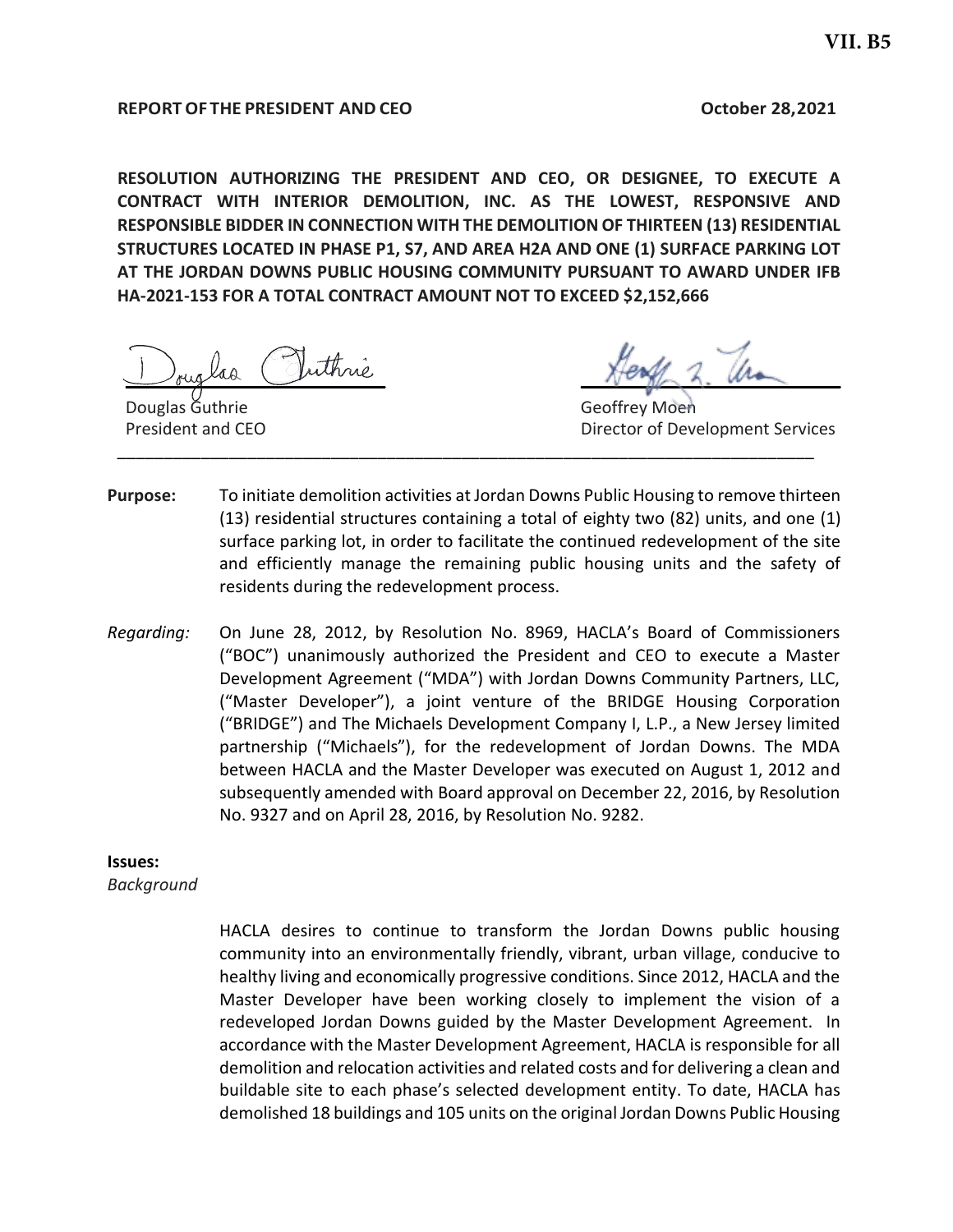campus as it has constructed and opened up replacement housing to the former residents of those units through our Build First model. If approved, this contract will bring the total demolition of the site to 187 units and 31 buildings, representing 27% of the original 700 public housing units at Jordan Downs.

#### *Demolition Area*

There are thirty (30) units within four (4) buildings within the footprint of Area H2A, eighteen (18) units within 4 buildings in the footprint of Area S7, and thirty-four (34) units within nine (9) buildings with the footprint of Area P1 that will need to be demolished. The residents of Area H2A were given an option to relocate to the new Area H building at Jordan Downs, relocate to offsite housing using Section 8 vouchers or, subject to availability, relocate to another public housing unit. Most tenants from Areas P1 and S7 were previously relocated to the Phase 1A and 1B developments completed in 2020. Individual household relocation has begun and all residents are expected to be successfully relocated in accordance with their choice preference within the next three months. HACLA has received HUD's approval of the phased demolition/disposition through the Section 18 Demolition/Disposition award for the Jordan Downs public housing community.

#### *Procurement*

On September 9, 2021, HACLA issued Invitation for Bid HA-2021-153 ("IFB") for the abatement and demolition of thirteen (13) two-story residential townhome buildings, one paved surface parking lot and related improvements and vegetation at redevelopment Areas H2A, P1 and S7 at HACLA's Jordan Downs public housing community. The IFB's scope of services also includes the removal of soil and inert debris and replacing them with clean soil in yet to-be-determined quantities. The IFB specified the licensing and certifications required to qualify for the contract award, and required bidders demonstrate at least five (5) years' experience performing on a minimum of five (5) projects of similar character and scope. The IFB was posted on the City of Los Angeles' Business Assistance Virtual Network ("BAVN") on September 9, 2021, with the bid opening date of September 28, 2021. One Addendum was issued on September 22, 2021, in response to questions received by the submission deadline of September 17, 2021. On September 28, 2021, a total of four (4) bids were received. The bids were subsequently evaluated by the Contract Administrator with assistance from the Development Services Department and Section 3 Compliance Administrator, who then determined that the bid submitted by Interior Demolition Inc., was the lowest responsive and responsible bid based on the IFB evaluation criteria.

All bidders were required to provide firm-fixed price base bids for the abatement and demolition work. The following table identifies the base bids from lowest to highest priced.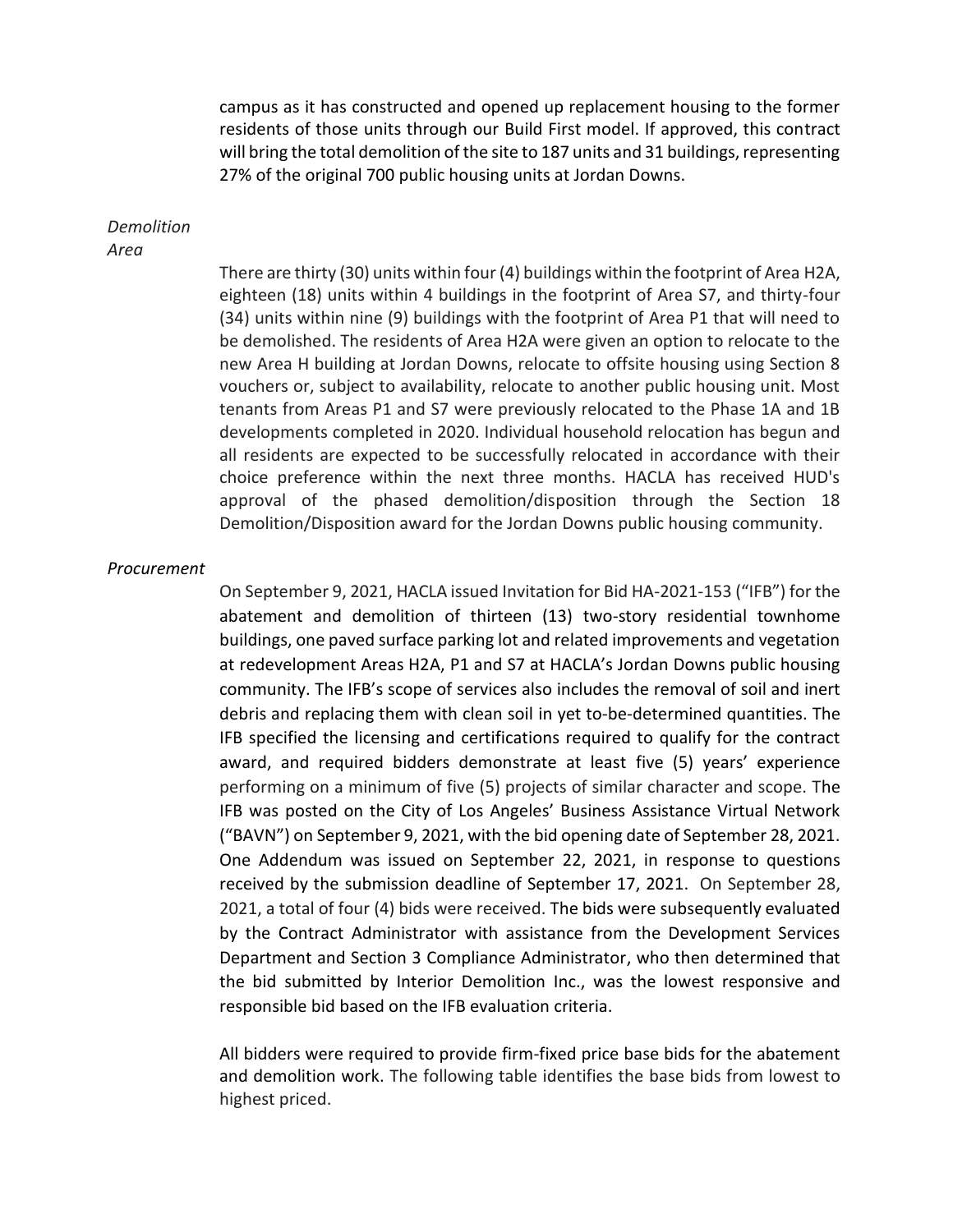| Interior Demolition, Inc. (Apparent Lowest | \$593,888 |
|--------------------------------------------|-----------|
| Bid)                                       |           |
| Integrated Demolition, & Remediation Inc.  | \$748,000 |
| AMPCO, Contracting, Inc.                   | \$764,984 |
| Resource Environmental, Inc.               | \$804,000 |

Interior Demolition Inc.'s \$593,888, base bid total is comprised of: \$45,000 for abatement work (Bid Item 1), and \$548,888 for demolition work (Bid Item 2) and was the lowest among bidders in these categories.

Bidders were also required to submit per unit ton bid prices for the removal of soil and inert debris, and replacement of the same with clean soil. A quantity of 1,000 tons each was used for purposes of determining the lowest over-all bid as the actual quantities are unknowable until the abatement and demolition work is completed. Interior Demolition Inc.'s overall bid was determined the lowest among all bidders based upon the combined total of these quantities and its firm-fixed price base bid for abatement and demolition services. Additional details regarding the procurement including this analysis are included in the attached Summary of Procurement and Outreach.

The contract award includes an allowance of \$1,125,000 for the excavation, removal, hauling, disposal of excess soil and inert debris, and import of clean soil, \$75,000 for permits and fees, and a contingency of \$358,778 (approximately 20% of contract value), as detailed in the Table below.

| <b>Bid Item</b> | Description of Work                  | <b>Bid Price</b>  |
|-----------------|--------------------------------------|-------------------|
| 1               | <b>Abatement Work</b>                | \$45,000 (firm,   |
|                 |                                      | fixed)            |
| $\mathcal{P}$   | <b>Demolition Work</b>               | \$548,888 (firm,  |
|                 |                                      | fixed)            |
| Allowance       | Excavation, removal, hauling and     | \$975,000 (not-   |
|                 | disposal of excess soil              | to-exceed)        |
| Allowance       |                                      | \$150,000 (not-   |
|                 | Import of clean soil                 | to-exceed)        |
| Allowance       | Permits and Fees (at cost)           | \$75,000 (not-to- |
|                 |                                      | exceed)           |
| Contingency     | As needed – requires approved change | \$358,778 (not-   |
|                 | order<br>20%                         | to-exceed)        |
|                 | <b>TOTAL CONTRACT VALUE</b>          | \$2,152,666       |
|                 |                                      |                   |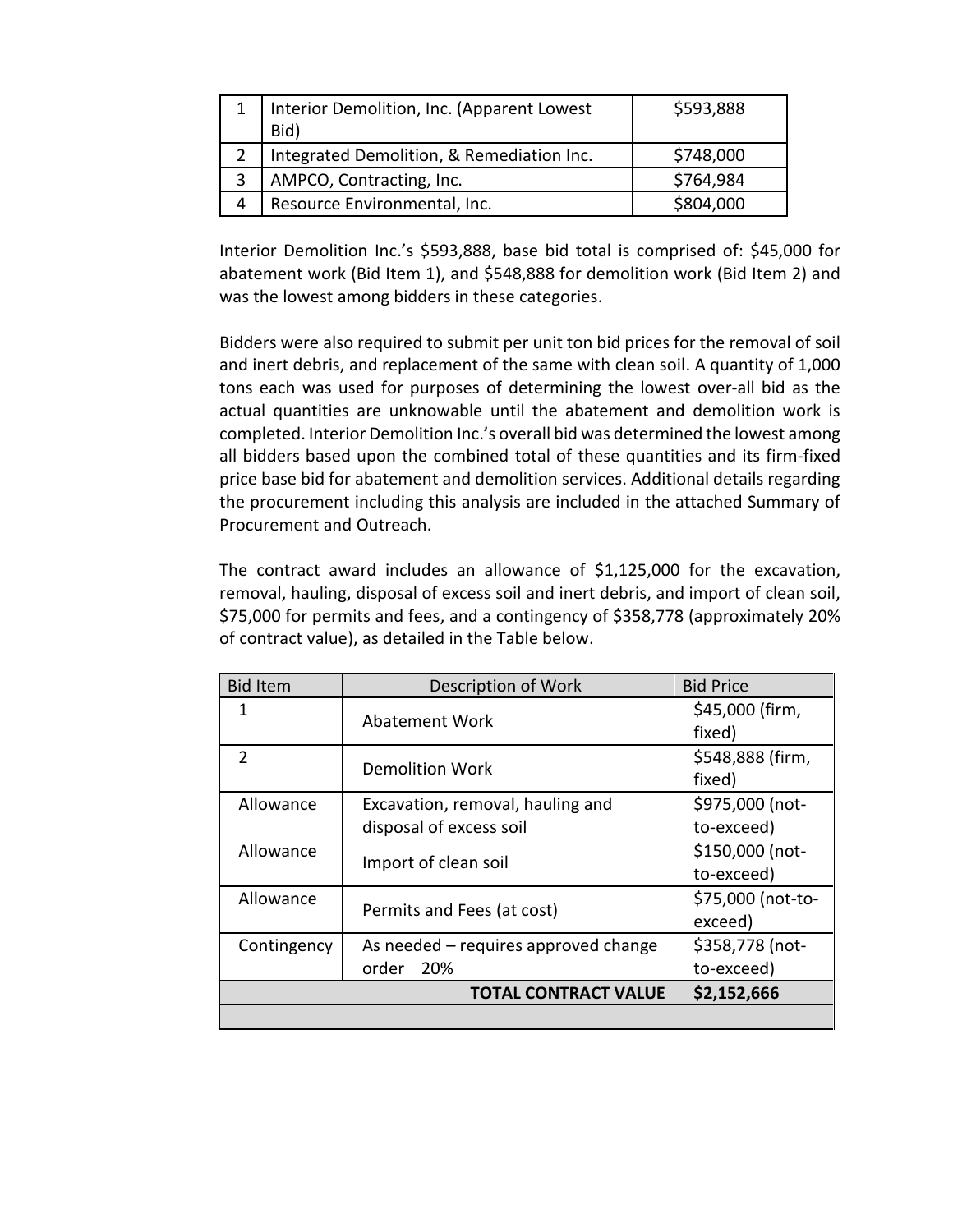#### *Resident Safety*

Although the buildings in the demolition area will be vacant, they are located adjacent to occupied public housing units. Therefore, HACLA and its recommended contractor shall take special measures to ensure the safety and health of all residents in and around the demolition site. Several measures will be taken to minimize the environmental impact of the abatement and demolition project. The contractor will file a notification with the South Coast Air Quality Management District (SCAQMD) prior to the commencement of the project. SCAQMD will conduct random site inspections to ensure all rules and regulations are being followed. A third-party Environmental Consultant hired by the Housing Authority will provide project oversight services including air monitoring and clearance sampling during and after abatement and remediation activities. Once these activities have been completed and cleared by the Environmental Consultant demolition can begin. During the demolition phase, the contractor will use dust suppression measures to minimize release of fugitive dust. The Authority's staff, including its Environmental Coordinator and Construction Manager, will make periodic visits and conduct spot checks during this process and will have the authority to stop the project if these protective measures are not followed.

According to the Department of Toxic Substances Control, unless an Environmental Site Assessment (Phase I) report or an Environmental Impact Report (EIR) call for a Phase II or further testing, no soil samples will be collected and tested prior to the demolition phase. A Phase I report dated August 18, 2021 prepared by Rincon Consultants concluded, however, that additional investigation was required. Rincon Consultants took soil samples around the structures and found limited areas of impacted soil and recommended removal. After further testing, impacted soil removed from the site will be transported to an approved facility certified by the State for proper handling and disposal. Concrete foundations removed from the site will be transported to a crushing facility, which may test the material on an as-needed basis. Soil testing will take place after demolition as well to confirm soil conditions meet regulatory standards and the property can be conveyed under the Master Development's definition of "clean and buildable site."

## **Vision Plan: PLACE Strategy #1: Stabilize the physical and financial viability of the conventional public housing portfolio.**

The demolition of these units will allow for the development of Phase H2A, seventy-six (76) units, which includes thirty-nine (39) replacement housing units, as well as the development of the central park and Phase S7, anticipated to provide 65 units, which includes 30 replacement housing units. This development will further HACLA's goals of improving its affordable housing stock as well as improved ADA-compliant, modern, sustainably designed, and amenitized units. This action will help HACLA extend the life of critical, deeply affordable housing in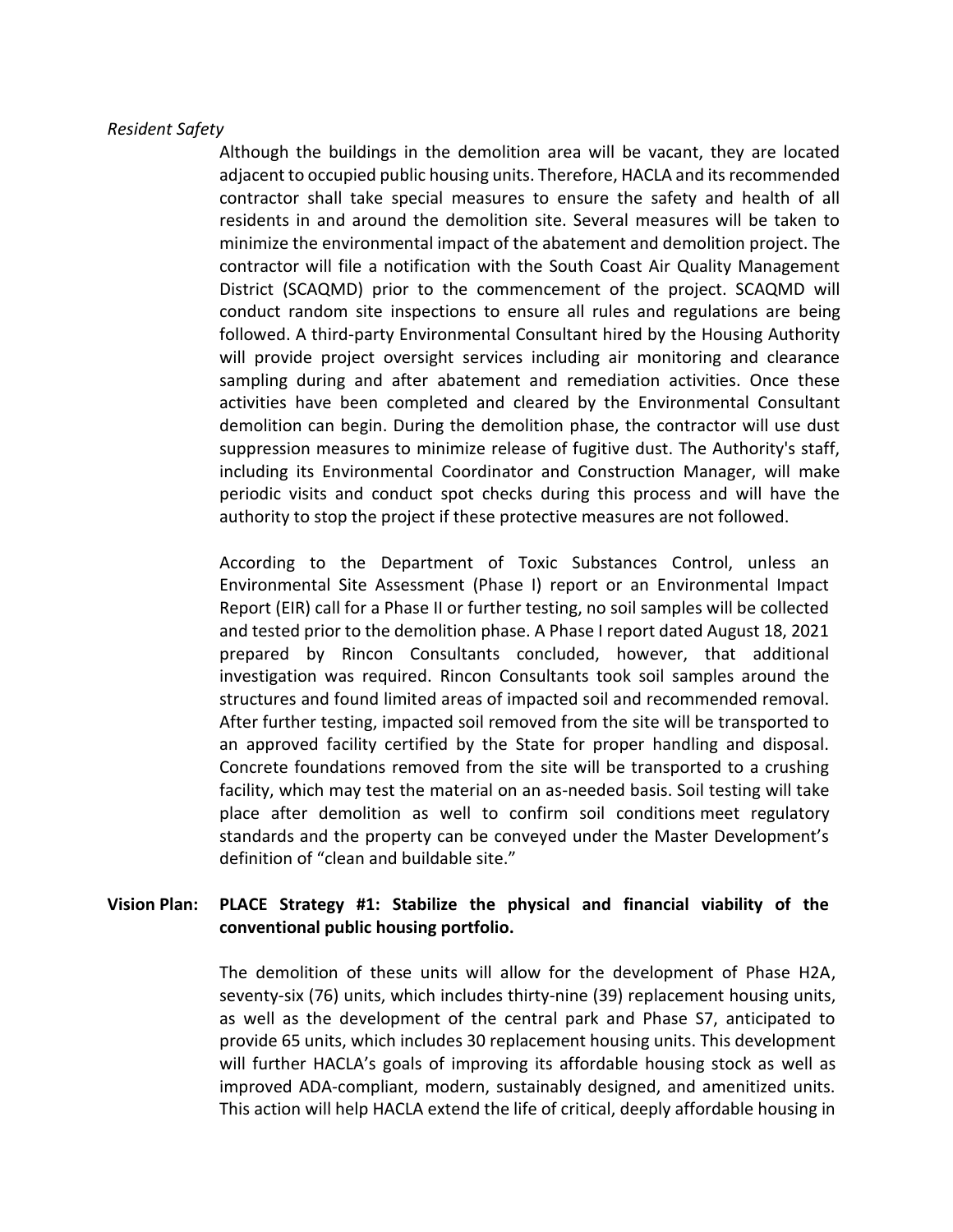the City of Los Angeles to serve existing public housing residents and future income-qualified households from HACLA's active public housing and Section 8 wait lists as well as from the community of Watts.

#### **Funding: The Chief Administrative Officer confirms the following:**

#### *Source of Funds:*

HACLA unrestricted non-federal funds are available for this action.

#### *Budget and Program Impact*:

The costs for demolition will be funded with non-federal funds. The demolition of the vacant units in Areas P1 and S7 will remove the associated nuisance and blight issues caused by the existing buildings, as well as the costs of boarding up these units, as these phases do not contemplate development for another two to three years. A 20% contingency is included based on finding significant areas of previously unknown buried debris in each of the prior demolition phasesrequiring Board approval for additional mitigation funds.

#### **Environmental Review:**

- *CEQA:* The City of Los Angeles is the lead agency for the Jordan Downs Redevelopment for purposes of the California Environmental Quality Act ("CEQA"). The City of Los Angeles, acting through its City Planning Department, approved a larger project under the Jordan Downs Urban Village Specific Plan (1,800 residential units; up to 250,000 square feet of commercial/retail/office plus up to 20,000 square feet of community-service retail and services in mixed use buildings; a network of parks totaling 8.9 acres; and new community facilities), and its associated Environmental Impact Report ("EIR") and required findings on April 17, 2013 (ENV-2010-32-EIR). Two addendums to the EIR were prepared on January 11, 2016 and April 4, 2016 respectively to address additional impacts not considered in the EIR as the result of a proposed Specific Plan Amendment. On April 14, 2016, the City Planning Commission found based on the whole of the administrative record that no subsequent or supplemental EIR or negative declaration was required. The Phases H2A and S7 redevelopment as contemplated in their current conceptual plans provided to HACLA is consistent with the Specific Plan and its Amendment (CPC-2015-3990-GPA-ZC-SP). However, the final plans will be reviewed by the BOC at such time as it considers the Ground Lease and Disposition and Development Agreement and a final design and construction drawings are complete to ensure consistency. The demolition activities are subject to the imposition of various measures contained in the Specific Plan's conditions of approval for environmental mitigation.
- *NEPA*: Pursuant to 24 CFR Part 58, the City of Los Angeles, through its Housing Department ("LAHD"), serves as the entity responsible for preparation of the Environmental Assessment and Finding of No Significant Impact (EA/FONSI) for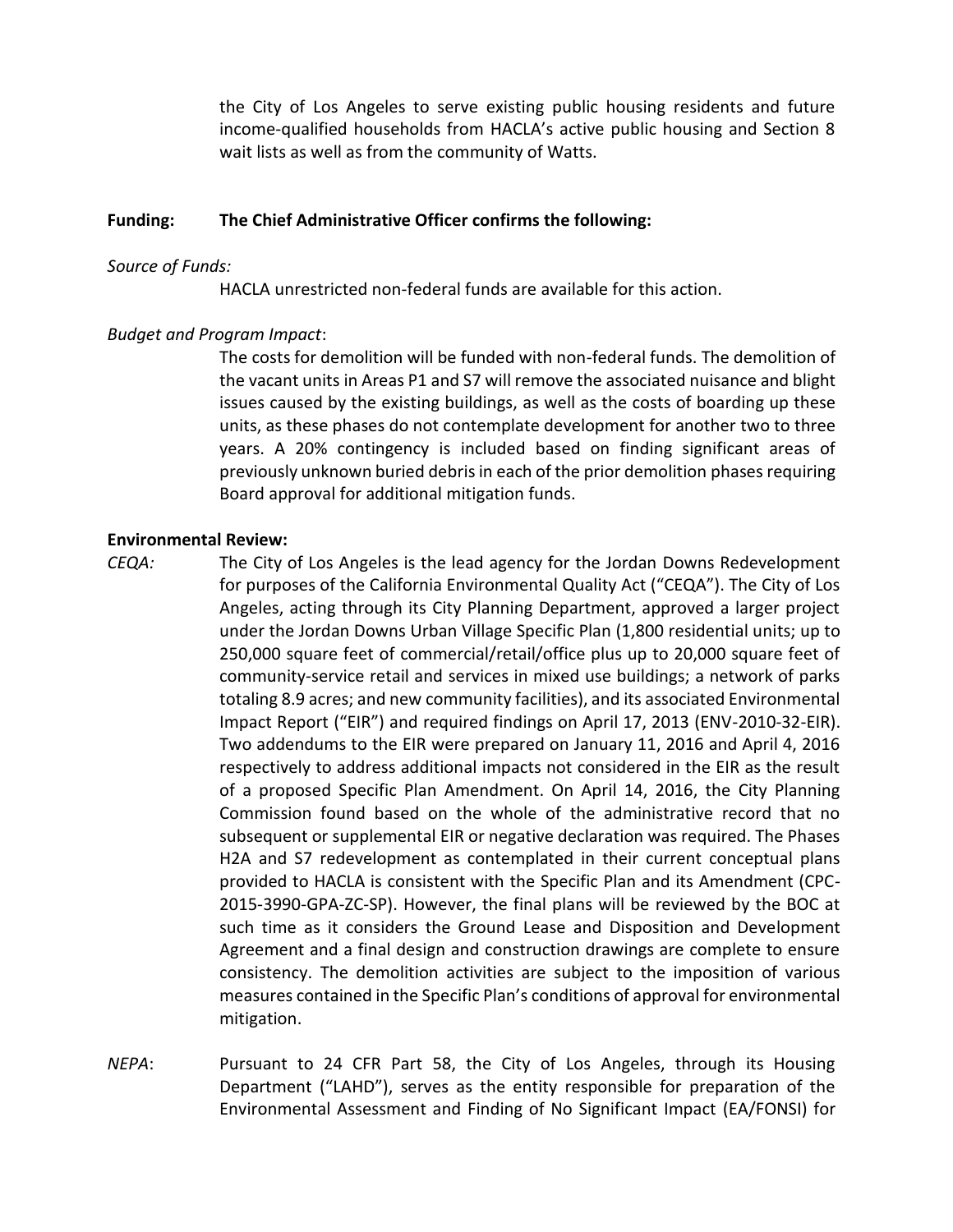the Jordan Downs Public Housing Community Project. The EA/FONSI was circulated for public review on June 13, 2014, through July 2, 2014. On December 22, 2015 a technical memorandum was prepared to review any changes to the project description. Based on this memorandum HCID/LA found that changes to the project description did not result in changes to the conclusion of the EA/FONSI. On February 11, 2016, HUD's Field Office Director issued approval of HACLA's Request for Release of Funds and Environmental Certification.

**SECTION 3:** Interior Demolition, Inc., has submitted an Economic Opportunity Plan (EOP) in conformity with the requirements of HACLA's Section 3 Policy and Compliance Plan. Under its EOP, Interior Demolition, Inc., committed to hiring four (4) Section 3 Residents to fill new employment positions resulting from the contract award. Additional employment opportunities may become available via subcontractors and will be identified prior to commencing work.

#### **Attachments:**

- 1. Resolution
- 2. Jordan Downs Site Plan
- 3. Summary of Procurement and Outreach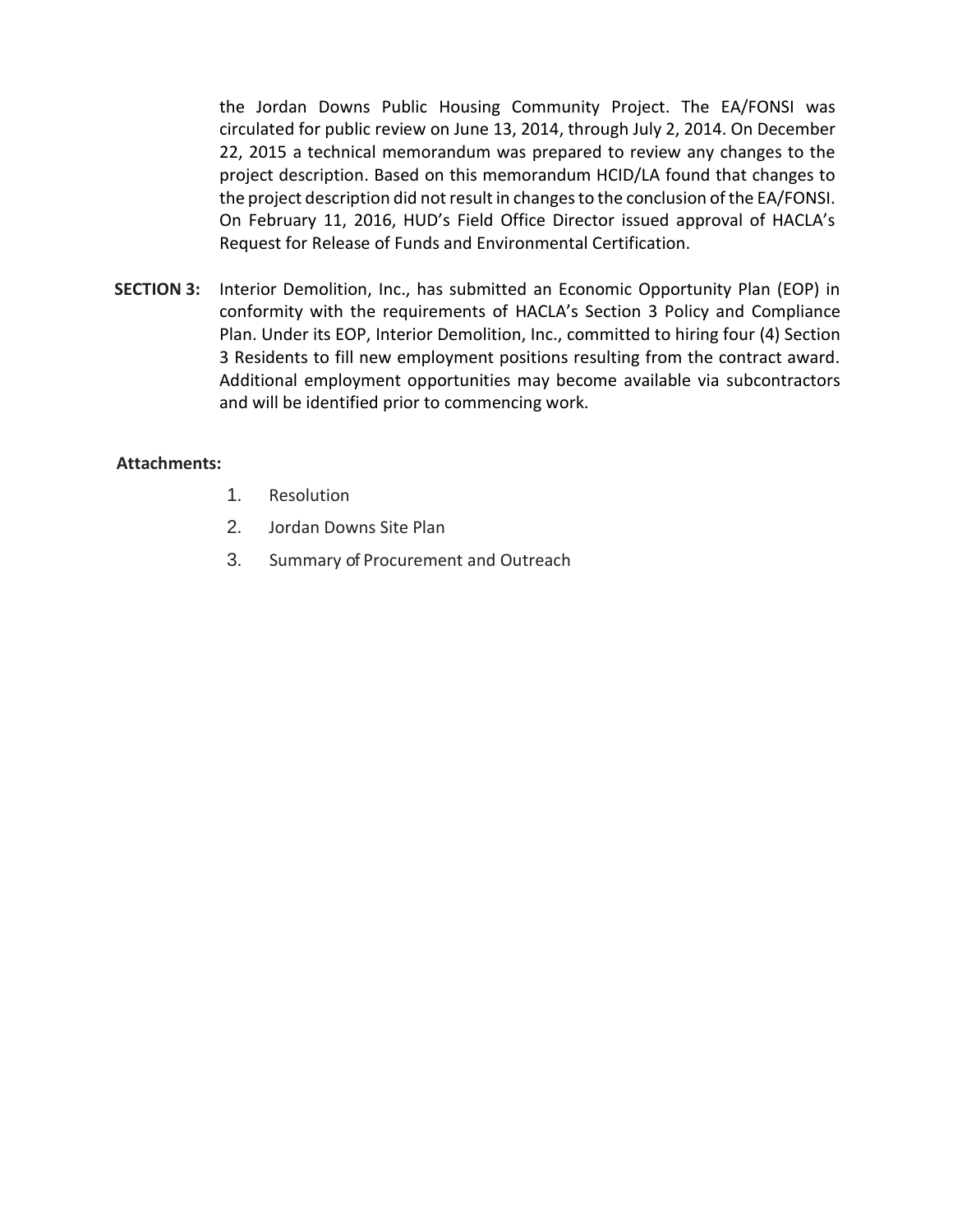## **RESOLUTION NO.\_\_\_\_\_\_\_\_**

**RESOLUTION AUTHORIZING THE PRESIDENT AND CEO, OR DESIGNEE, TO EXECUTE A CONTRACT WITH INTERIOR DEMOLITION, INC. AS THE LOWEST, RESPONSIVE AND RESPONSIBLE BIDDER IN CONNECTION WITH THE DEMOLITION OF THIRTEEN (13) RESIDENTIAL STRUCTURES LOCATED IN PHASE P1, S7, AND AREA H2A AND ONE (1) SURFACE PARKING LOT AT THE JORDAN DOWNS PUBLIC HOUSING COMMUNITY PURSUANT TO AWARD UNDER IFB HA-2021-153 FOR A TOTAL CONTRACT AMOUNT NOT TO EXCEED \$2,152,666**

**WHEREAS,** the Housing Authority of the City of Los Angeles ("HACLA") intends to transform the Jordan Downs public housing community into a mixed-income, mixed-use, environmentally friendly, vibrant urban village, conducive to healthy living and economically progressive conditions;

**WHEREAS,** HACLA is preparing to begin the third phase of the redevelopment and desires to demolish thirteen (13) residential structures which house eighty-two (82) households and one (1) surface parking lot at redevelopment Areas P1, S7, and H2(a) at HACLA's Jordan Downs public housing community (collectively, the "Improvements");

**WHEREAS,** thehouseholdslivingwithin these eighty-two (82) unitswillbegiven an option to relocate to new units in Phase 2 (Area H), of the Jordan Downs redevelopment project, to another HACLA public housing site or to off-site housing using Section 8 vouchers in preparation for the redevelopment of the third phase of the Jordan Downs community;

**WHEREAS**, on September 9, 2021, HACLA issued Invitation for Bid HA-2021-2021-153 (the "IFB"), for the abatement and demolition of the Improvements, and removal of soil and inert debris and replacement of the same with clean soil;

**WHEREAS**, on September 28, 2021, a total of four (4) bids were received and subsequently evaluated by staff, who determined that the bid submitted by Interior Demolition, Inc. was the lowest, responsive and responsible bid based upon the IFB evaluation criteria; and

**WHEREAS**, HACLA's Board of Commissioners ("Board") desires to award Interior Demolition, Inc. a contract award in the total amount not to exceed \$2,152,666 pursuant to the IFB, as recommended in the Report of the President and CEO of the same date herewith (the "CEO Report").

**NOW, THEREFORE, BE IT RESOLVED** that the Board authorizes the President and CEO, or designee, to execute a contract with Interior Demolition, Inc., in a total contract amount not to exceed \$2,152,666, pursuant to award under the IFB as recommended in the CEO Report.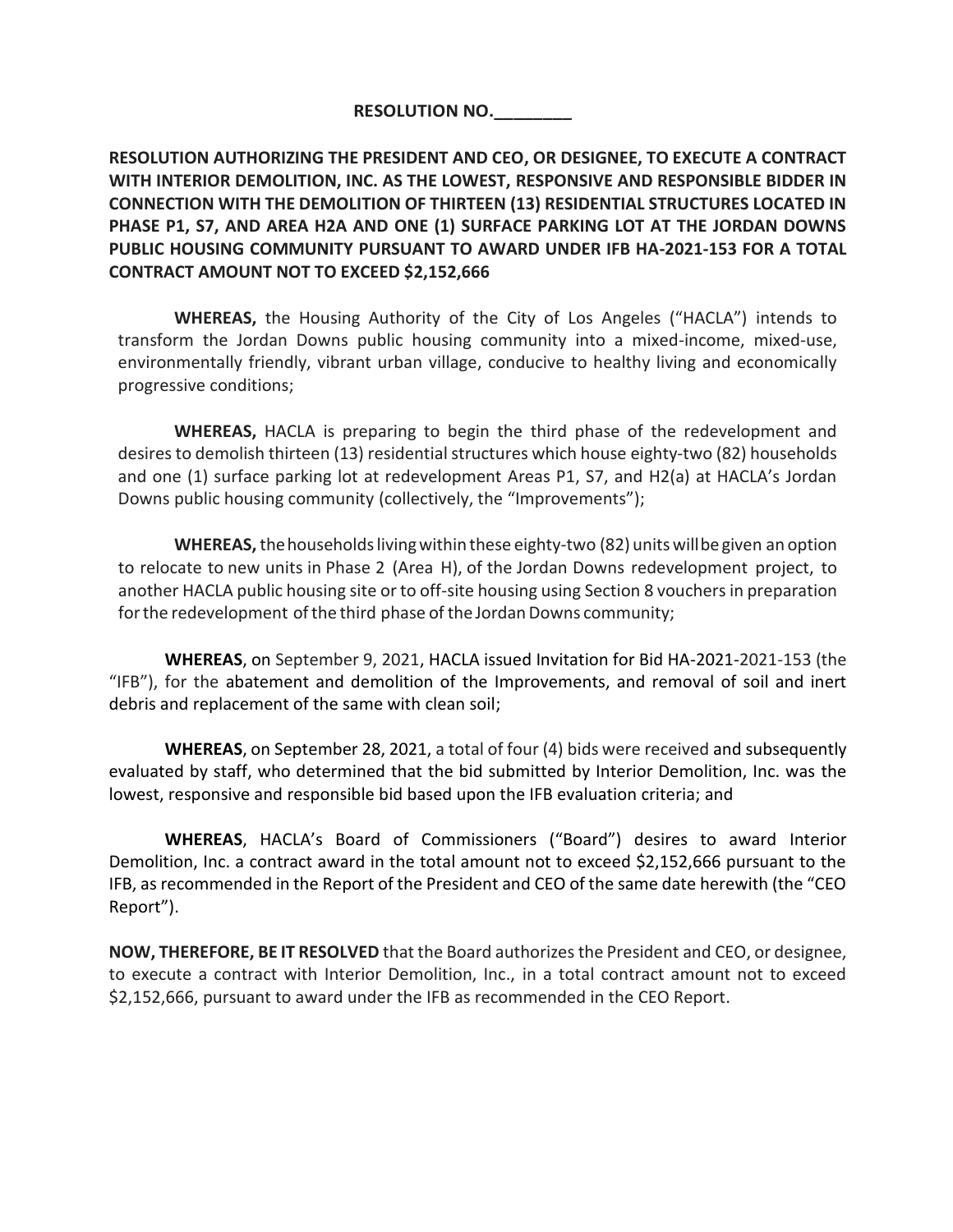# **BE IT FURTHER RESOLVED** that this Resolution shall take effect immediately.

APPROVED AS TO FORM: HOUSING AUTHORITY OF THE CITY OF LOS ANGELES

James Johnson, General Counsel

By: \_\_\_\_\_\_\_\_\_\_\_\_\_\_\_\_\_\_\_\_\_\_\_\_\_\_\_ By: \_\_\_\_\_\_\_\_\_\_\_\_\_\_\_\_\_\_\_\_\_\_\_\_\_\_\_

Date Adopted: \_\_\_\_\_\_\_\_\_\_\_\_\_\_\_\_\_\_\_\_\_\_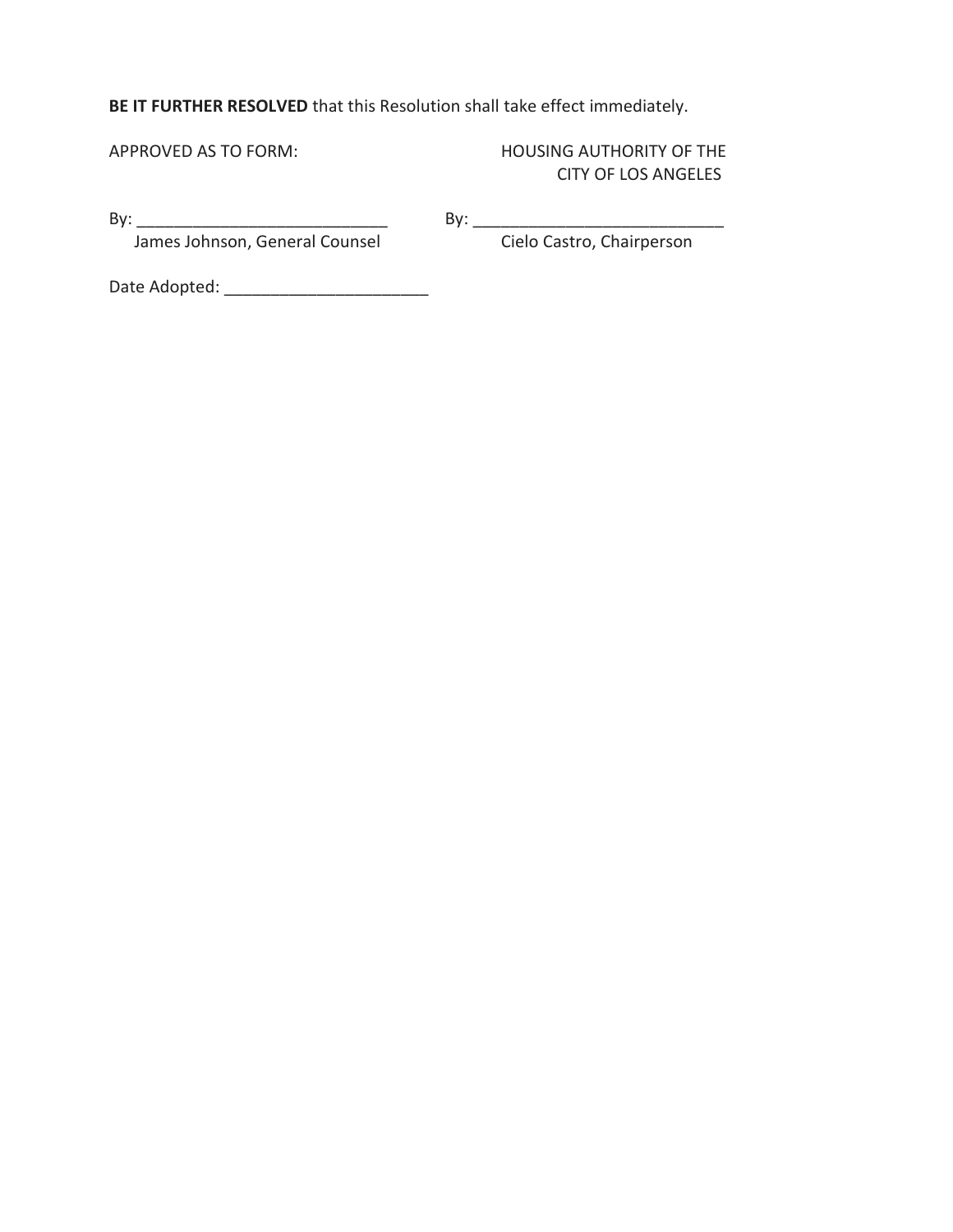### **ATTACHMENT 2**

Jordan Downs Site Plan

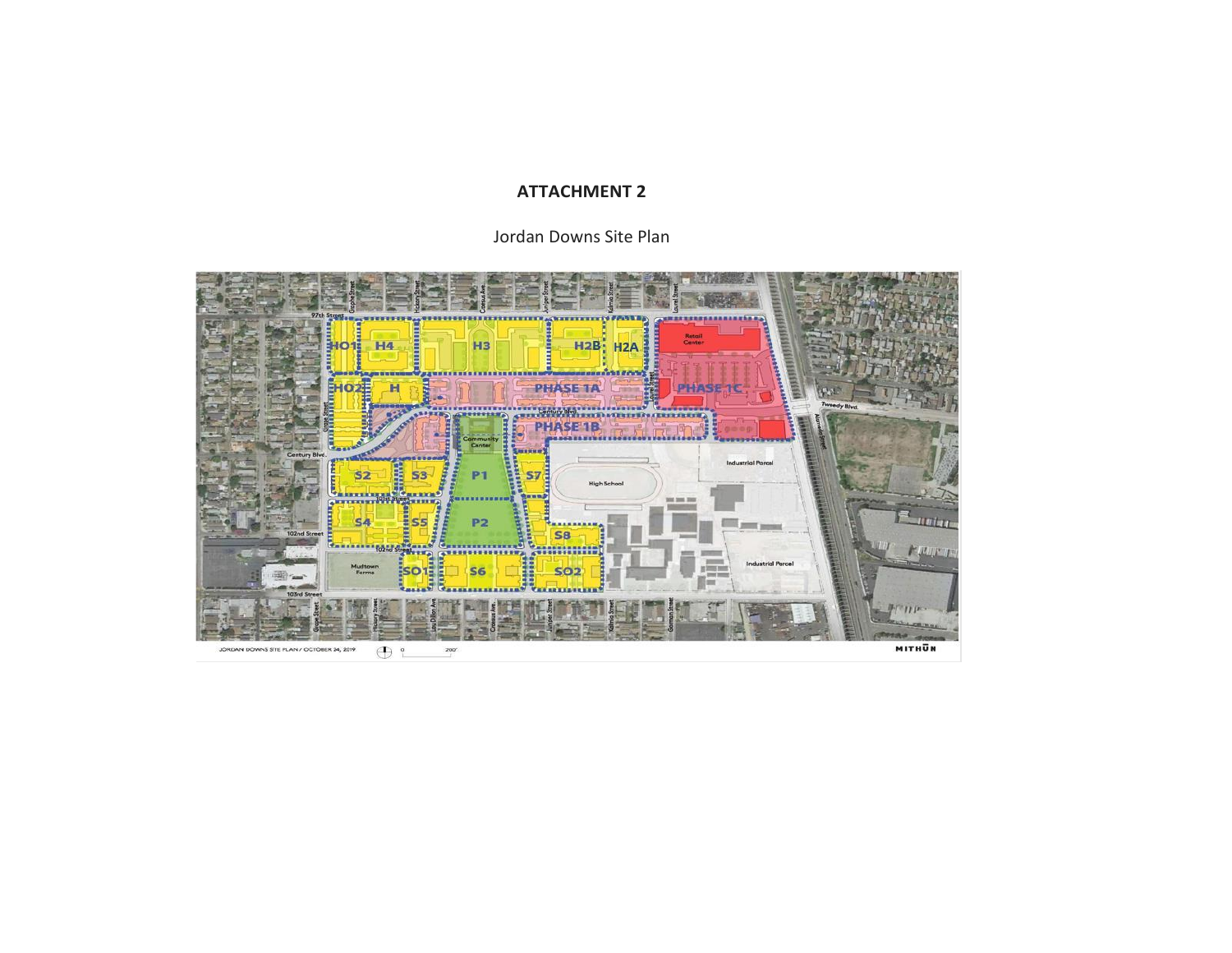## **ATTACHMENT 3**

# **Summary of Procurement and Outreach IFB No. HA-2021-153**

Demolition at Jordan Downs Areas H2(a), P1 and S7

#### **A. Funding Source**

☐ Federal ☐ Non-Federal ☒ Mixed Funding

## **B. Advertisement; Minority/Women-Owned Business Outreach**

General Services advertised the Invitation for Bid ("IFB") on the City of Los Angeles' Business Assistance Virtual Network ("BAVN") website starting on September 9, 2021, until the bid submission deadline on September 28, 2021, for a total of nineteen (19) days. A total of one hundred-ninety (190) vendors viewed the IFB on the BAVN website.

In support of HACLA's policy to contract with Minority-Owned Business Enterprises ("MBEs"), Women-Owned Business Enterprises ("WBEs") and Labor Surplus Area ("LSAs") businesses for the delivery of goods and services to the extent possible, notice of this IFB was provided to the businesses identified on HACLA's list of recognized MBE's/WBE's and to the local office of the U.S. Small Business Administration ("SBA") for its further dissemination.

#### **C. Job Walk in Lieu of Pre-Bid Conference**

A pre-bid conference was not held due to COVID-19 restrictions. HACLA offered an optional job-walk session on September 16, 2021. A total of eleven (11) vendors participated in the job-walk including the four (4) firms that submitted bids. All questions raised during the job-walk along with questions received by the due date noted below were answered via addenda posted on the BAVN website.

#### **D. Addenda**

On September 22, 2021, Addendum No. 1 was posted on the BAVN website in response to questions received by the submission deadline of September 17, 2021. In addition, a request for HACLA's list of MBE, WBE and LSA businesses was requested and included with Addendum No. 1.

#### **E. Sealed Bids Received and Opened**

The sealed bids were due by 10:00 a.m. on September 28, 2021. A total of four (4)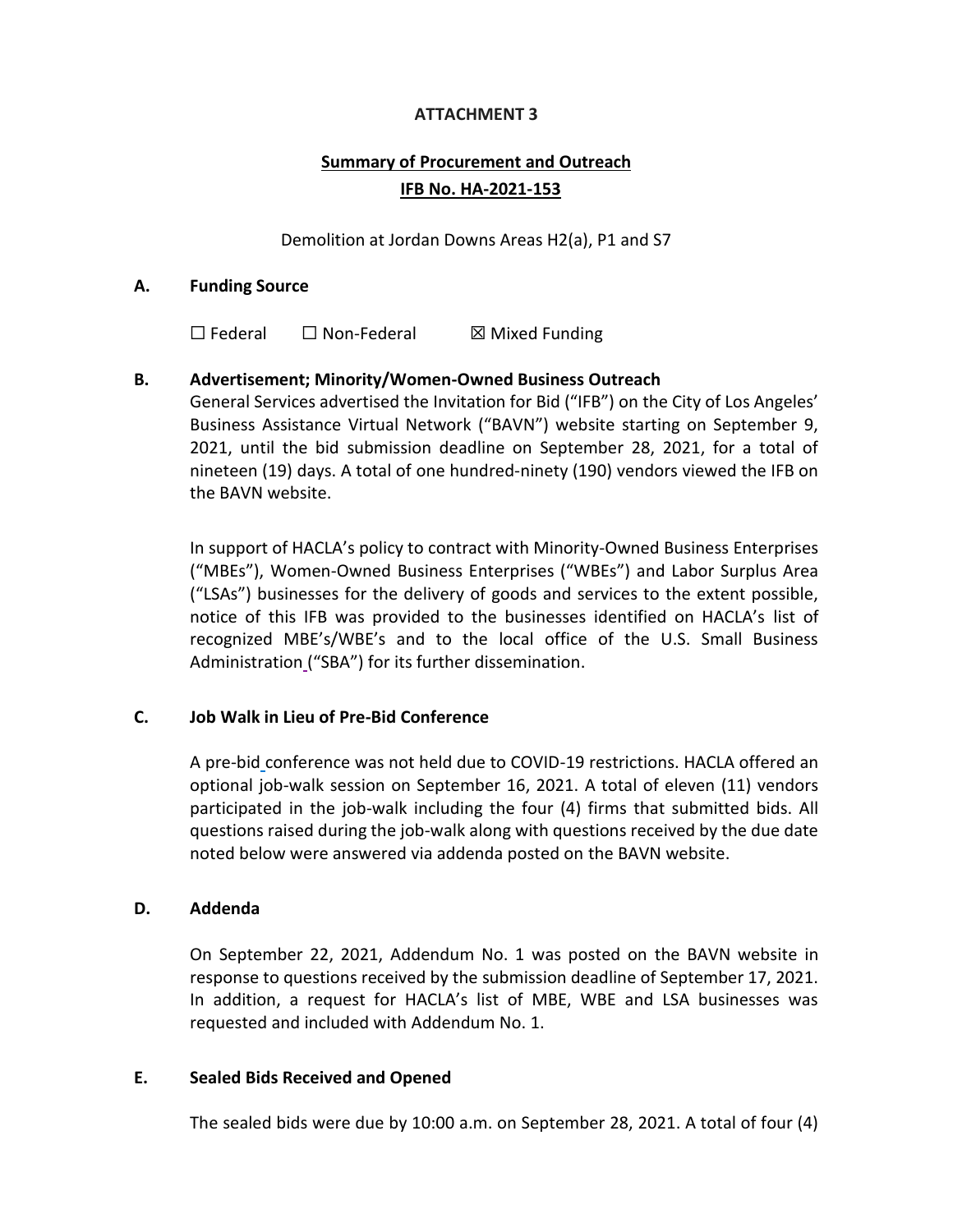sealed bids were received and opened at that time. The following base bid amounts were recorded:

| <b>Company Name</b>                              | <b>Base Bid Totals</b> |
|--------------------------------------------------|------------------------|
| Interior Demolition, Inc. (Apparent Lowest Bid*) | \$593,888              |
| Integrated Demolition and Remediation, Inc.      | \$748,000              |
| AMPCO, Contracting, Inc.                         | \$764,984              |
| Resource Environmental, Inc.                     | \$804,100              |

Bid abstract results were posted at: [http://www.hacla.org/contractingprocess.](http://www.hacla.org/contractingprocess)

## **F. Review of Bids for Responsiveness and Bidder Responsibility**

The Contract Administrator, with the assistance of the Section 3 Compliance Administrator and the Development Services Department, determined that the apparent lowest bidder, Interior Demolition, Inc., was responsive and responsible. While some bidders were missing items at the time of submission, had they been identified as the apparent lowest bidder, they would have been provided the opportunity to submit the missing items as permitted under Part VII, paragraph 2 of the IFB, which provides HACLA with the discretion to waive any informalities, minor irregularities or inconsequential deviations in the bids.

#### **G. Workforce Profile**

Interior Demolition, Inc., submitted a Workforce Profile that revealed the following workforce composition:

| Company                   | <b>Employees</b>                                        |  |
|---------------------------|---------------------------------------------------------|--|
| Interior Demolition, Inc. | 32<br>Total:<br>32 minorities = 100%<br>6 women = $19%$ |  |

## **H. Recommendation for Award**

While recognized as a very aggressively-priced bid, Interior Demolition, Inc.'s base bid of \$593,888, is comparable to its current contract at Jordan Downs Areas S2/S3, and was determined both price reasonable and realistic. To determine price reasonableness, Development Services staff reviewed bids received for previous Jordan Downs' demolition projects at Area G (2016) and Area H (2019), as well as the contract for demolition of Areas S2/S3, which was also awarded to Interior Demolition, Inc., in 2020, and determined that the bid for this project is comparable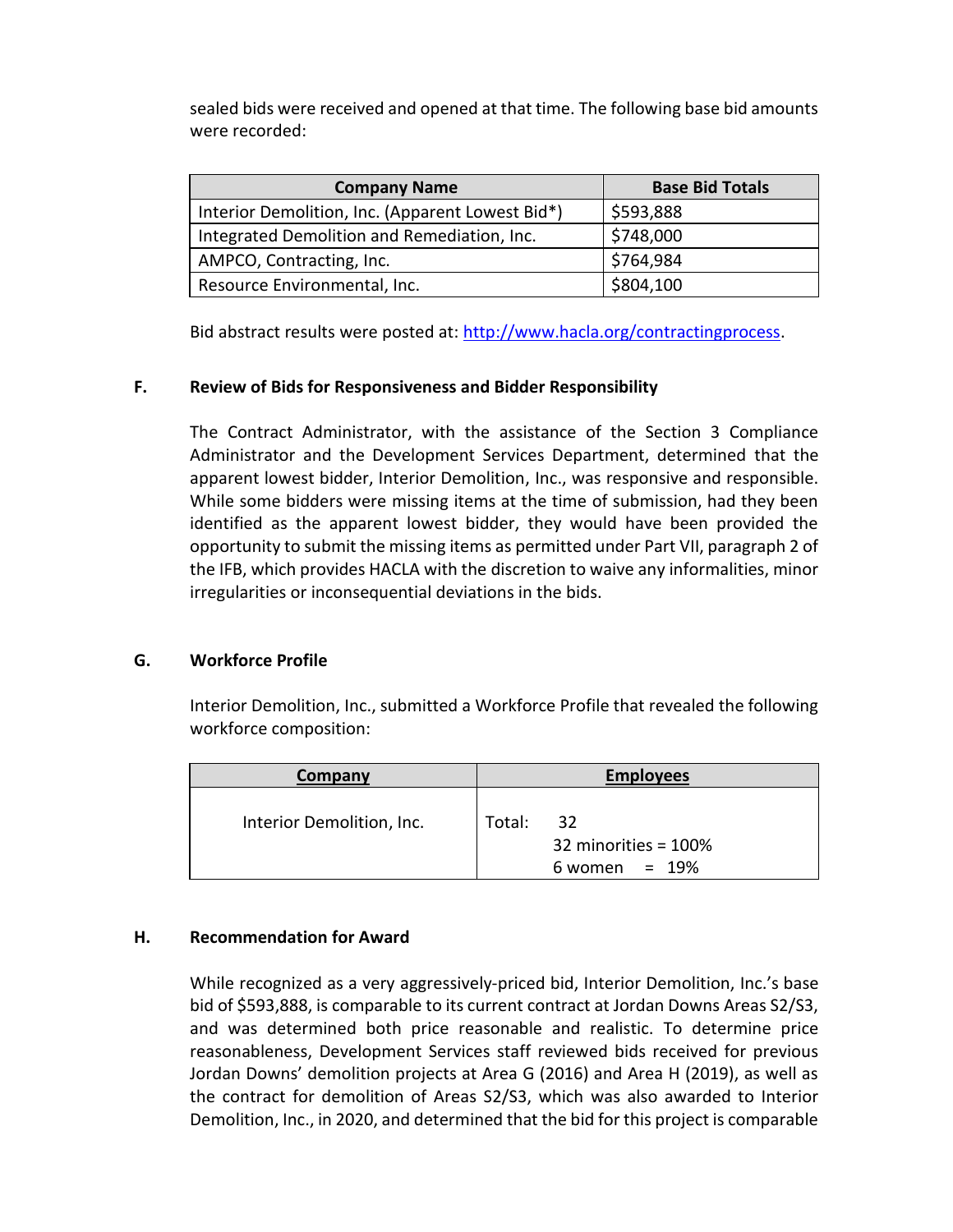to its award at Areas S2/S3, and the average bid price received for that and other solicitations. Only the base bids provided by the bidders were considered for the demolition and abatement costs (excluding security costs and allowances), in order to directly compare past bid amounts that similarly excluded those line items.

Additionally, base bids were required to include the unit ton prices for excavation, removal, hauling and disposal of soil and inert debris, as well as the import of clean soil. Therefore, in order to determine the lowest responsive and responsible bidder, the above services were compared among the four (4) bidders inclusive of the sample 1,000 tonnage amounts in each fee category as provided in the IFB bid forms. The actual quantities in each category are unknown at this time and will continue to be unknown until the demolition activities are completed and subsoil investigation can be completed. The due diligence concluded that notwithstanding the lower bids in some categories of expense by certain bidders, the over-all lowest bid was that of Interior Demolition, Inc., based upon the criteria specified in the IFB, as detailed in the following table.

| <b>CATEGORY</b>                                       | <b>Interior</b><br>Demolition,<br>Inc.'s                                                    | Integrated<br>Demolition,<br>&<br>Remediation,<br>Inc.'s | <b>Resource</b><br><b>Environment</b><br>al, Inc.'s | AMPCO,<br>Contracting,<br>Inc.'s |
|-------------------------------------------------------|---------------------------------------------------------------------------------------------|----------------------------------------------------------|-----------------------------------------------------|----------------------------------|
| Abatement work                                        |                                                                                             |                                                          |                                                     |                                  |
| (flat rate)                                           | \$45,000                                                                                    | \$74,000                                                 | \$157,000                                           | \$94,256                         |
| Demolition work                                       |                                                                                             |                                                          |                                                     |                                  |
| (flat rate)                                           | \$548,888                                                                                   | \$674,000                                                | \$647,000                                           | \$670,728                        |
| <b>SUBTOTAL</b>                                       | \$593,888                                                                                   | \$748,000                                                | \$804,000                                           | \$764,984                        |
|                                                       | Categories below demonstrate the unit price (Black) and the comparison measure (in<br>Blue) |                                                          |                                                     |                                  |
| Excavation,                                           |                                                                                             |                                                          |                                                     |                                  |
| removal,                                              | <b>Bid Unit</b>                                                                             |                                                          |                                                     |                                  |
| hauling, disposal of                                  | Cost                                                                                        | <b>Bid Unit Cost</b>                                     | <b>Bid Unit Cost</b>                                | <b>Bid Unit Cost</b>             |
| soil                                                  | \$175                                                                                       | \$250                                                    | \$142                                               | \$160.09                         |
| For comparison:<br>based on 1,000<br>tons             | \$175,000                                                                                   | \$250,000                                                | \$142,000                                           | \$160,090                        |
| Excavation,<br>removal, hauling,<br>disposal of inert | <b>Bid Unit Cost</b>                                                                        | <b>Bid Unit Cost</b>                                     | <b>Bid Unit Cost</b>                                | <b>Bid Unit Cost</b>             |
| debris                                                | \$150                                                                                       | \$150                                                    | \$207                                               | 160.09                           |
| For comparison:<br>based on 1,000<br>tons             | \$150,000                                                                                   | \$150,000                                                | \$207,000                                           | \$160,090                        |
|                                                       |                                                                                             |                                                          |                                                     |                                  |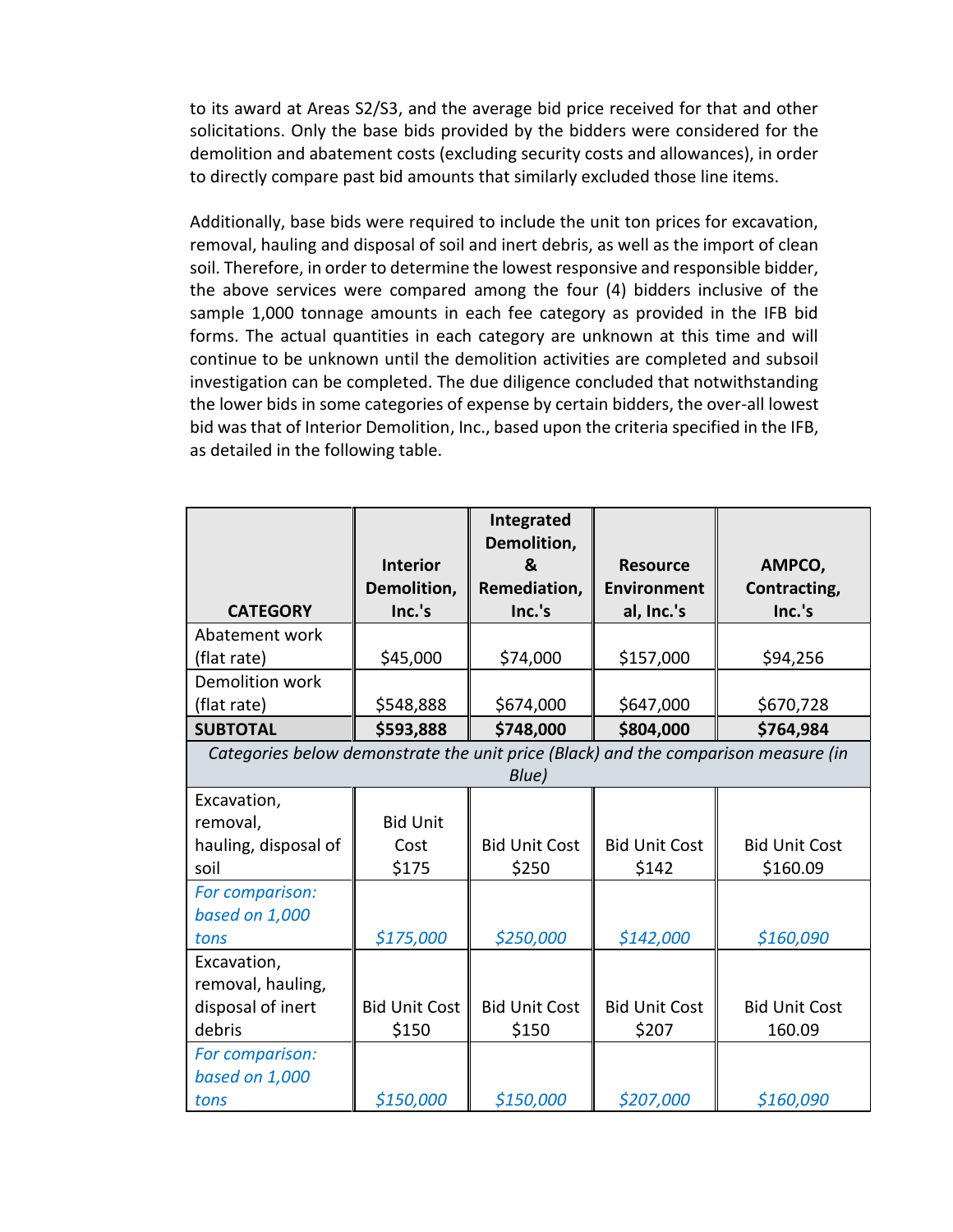| Import clean soil                                                | <b>Bid Unit Cost</b><br>\$50 | <b>Bid Unit Cost</b><br>\$200 | <b>Bid Unit Cost</b><br>\$32 | <b>Bid Unit Cost</b><br>\$9 |
|------------------------------------------------------------------|------------------------------|-------------------------------|------------------------------|-----------------------------|
| <b>For Comparison:</b><br>based on 1,000<br>tons                 | \$50,000                     | \$200,000                     | \$32,000                     | \$9,000                     |
| <b>TOTAL AMOIJNT</b><br><i>(adding</i><br>comparison<br>amounts) | \$968,888                    | \$1,348,000                   | \$1,185,000                  | \$1,094,164                 |

Therefore, the Development Services Department requests that the Board of Commissioners authorize the President and CEO, or designee, to execute a contract with Interior Demolition, Inc., in an amount not to exceed \$2,152,666. The total recommended contract award is comprised of the following sums:

| <b>Bid</b>     | <b>Description of Work</b>                          | <b>Base Bid Price</b>     |
|----------------|-----------------------------------------------------|---------------------------|
| <b>Item</b>    |                                                     |                           |
| 1              | Abatement Work                                      | \$45,000 (firm, fixed)    |
| $\overline{2}$ | <b>Demolition Work</b>                              | \$548,888 (firm, fixed)   |
| Allowance      | Excavation, removal, hauling and disposal           | \$975,000 (not-to-exceed) |
|                | of excess soil (@ \$175 per ton)                    |                           |
|                | and inert debris (@\$150 per ton)                   |                           |
| Allowance      | Import of clean soil (@\$50 per ton)                | \$150,000 (not-to-exceed) |
| Allowance      | Permits and Fees (at cost)                          | \$75,000 (not-to-exceed)  |
| Contingency    | As needed – requires approved change<br>order (20%) | \$358,778 (not-to-exceed) |

On October 13, 2021, all bidders were notified of this contract award recommendation.